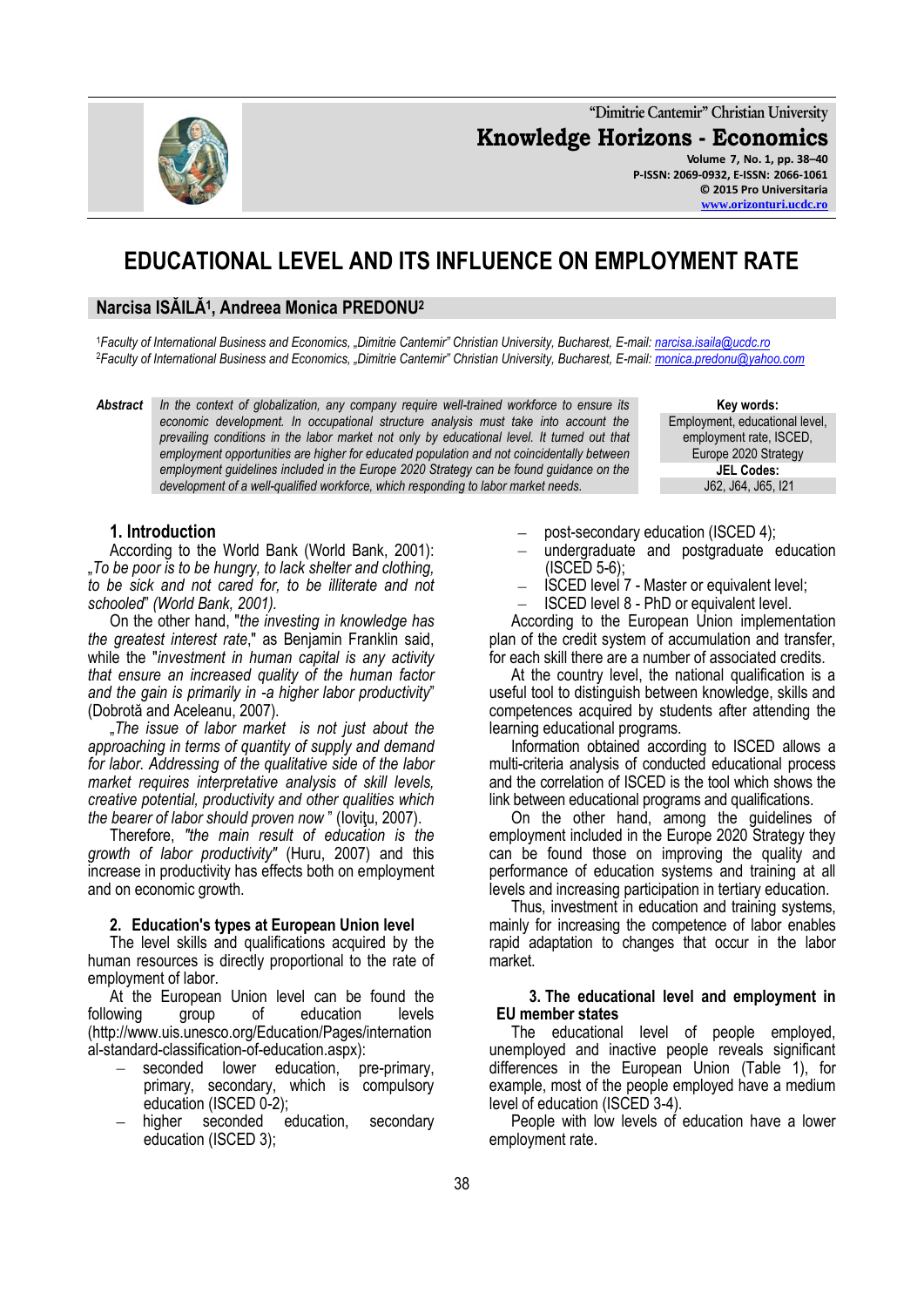| geo\time          | 2007            | 2008  | 2009            | 2010            | 2011              | 2012            |
|-------------------|-----------------|-------|-----------------|-----------------|-------------------|-----------------|
| EU (28 countries) | 77              | 77,4  | 77,8            | 79,1            | 80,7              | 80,4            |
| Belgium           | 89,4            | 82,7  | 88,2            | 88,8            | 89,9              | 89,5            |
| <b>Bulgaria</b>   | 77,4            | 77,7  | 78,1            | 77,5            | 81,7              | 80,6            |
| Czech Republic    | 88,4            | 89,3  | $\overline{88}$ | 89,4            | $\overline{90,3}$ | 89,9            |
| Denmark           | $\overline{80}$ | 80,2  | 80,5            | 83,1            | 84,8              | 86,4            |
| Germany           | 84,8            | 87,1  | 85,7            | 87,6            | 90,1              | 86,1            |
| Estonia           | 86,6            | 83,9  | 89,3            | 92              | 88,9              | 92,9            |
| Ireland           | 91,7            | 85,9  | 88,4            | 92,6            | 96,3              | 97,9            |
| Greece            | 62,3            | 64,5  |                 | 62,1            | 67,9              | 67,9            |
| Spain             | 69,1            | 68,9  | 69,7            | 74,8            | 77,4              | 78,4            |
| France            | 76,7            | 76,5  | 76,3            | $\overline{77}$ | 76,7              | 76,9            |
| Croatia           | 67,3            | 67,9  | 71,9            | 69,5            | 69,8              | 70,6            |
| Italy             | 79,9            | 78,7  | 78,4            | $\overline{78}$ | 80,4              | 80              |
| Cyprus            | 33,2            | 32,8  | 35,3            | 33,6            | 34,4              | 34,7            |
| Latvia            | 87,6            | 82,5  | 88,7            | 93,3            | 95,6              | 94,4            |
| Lithuania         | 100,5           | 101,8 | 100,1           | 100,1           | 100,1             | $\overline{97}$ |
| Luxembourg        | 68,3            | 69,9  | 69,2            | 73,5            | 70,4              | 71,4            |
| Hungary           | 83              | 83,8  | 83              | 87,9            | 89,2              | 86              |
| Malta             | 54,8            | 66,6  | 71,7            | 68              | 51,7              | 40,7            |
| Netherlands       | 82,3            | 82,7  | 83,3            | 84,6            | 89,1              | 90,3            |
| Austria           | 72,8            | 72,5  | 73,3            | 72,3            | 72,3              | 73,5            |
| Poland            | 93,9            | 91,6  | 92,2            | 92,7            | 93,2              | 93,3            |
| Portugal          | 65,3            | 69,3  | 74,3            | 76,3            | 77,5              | 77,6            |
| Romania           | 72,5            | 81    | 87,8            | 82,8            | 80,2              | 77,7            |
| Slovenia          | 89,4            | 89,1  | 89,7            | 90,6            | 92,1              | 92,1            |
| Slovakia          | 84              | 82,6  | 83,6            | 84,5            | 84,5              | 84,9            |
| Finland           | 93,8            | 93,5  | 93,2            | 93,6            | 93,8              | 93,7            |
| Sweden            | 94,8            | 95,4  | 94,8            | 95,4            | 95,8              | 96              |
| United Kingdom    | 50,9            | 51,6  | 52              | 56,8            | 60,1              | 63,3            |

|  | Table 1. Youth participation rate in education (ISCED 1-6) in EU Member States (%) |  |  |  |
|--|------------------------------------------------------------------------------------|--|--|--|
|--|------------------------------------------------------------------------------------|--|--|--|

# *Source:* Eurostat, 2014: [tps00060]

Specialists consider that the rapidly insertion of young people in the labor market can be achieved through investments allowing the creation of new jobs, tax breaks for companies which employ young people, legislative and financial incentives for attracting foreign investment and training and retraining programs in accordance with market requirements.

Among the main objectives proposed to achieve the three priorities of the Europe 2020 strategy can be found:

- 75% an employment rate of people aged 20-64 years;

- A maximum of 10% of early school leaving rate and a minimum of 40% graduation rate of tertiary education among young people between 30 and 34 years.

The abandonment or early school leaving, ie increasing the number of young people (15-24 years) who are not employed, in education or training (socalled NEETs) are an especially element worrying because it indicates difficulties in the transition from the education system to the labor market (Table 2).

| <b>EU Member States</b> | 2008 | 2009 | 2010 | 2011 | 2012 | 2013 | 2014 | 2020 |
|-------------------------|------|------|------|------|------|------|------|------|
| UE-27                   | 65,8 | 64,5 | 64,1 | 64,3 | 68,0 | 68,0 | 68,2 | 75   |
| Belgium                 | 62,4 | 61.6 | 62,0 | 61,9 | 67,2 | 67,0 | 67,0 | 73,2 |
| Bulgaria                | 54,0 | 52.6 | 59,7 | 58,5 | 63,0 | 62,3 | 63,0 | 76   |
| Czech                   | 66,6 | 65,4 | 65,0 | 65.7 | 71.5 | 71.6 | 71.9 | 75   |
| Denmark                 | 77.9 | 75,3 | 73,3 | 73.1 | 75.4 | 75,4 | 75,7 | 80   |

*Table 2.* The employment rate, by age group 15-64 years, from 2001 to 2014 (%) and 2020 target